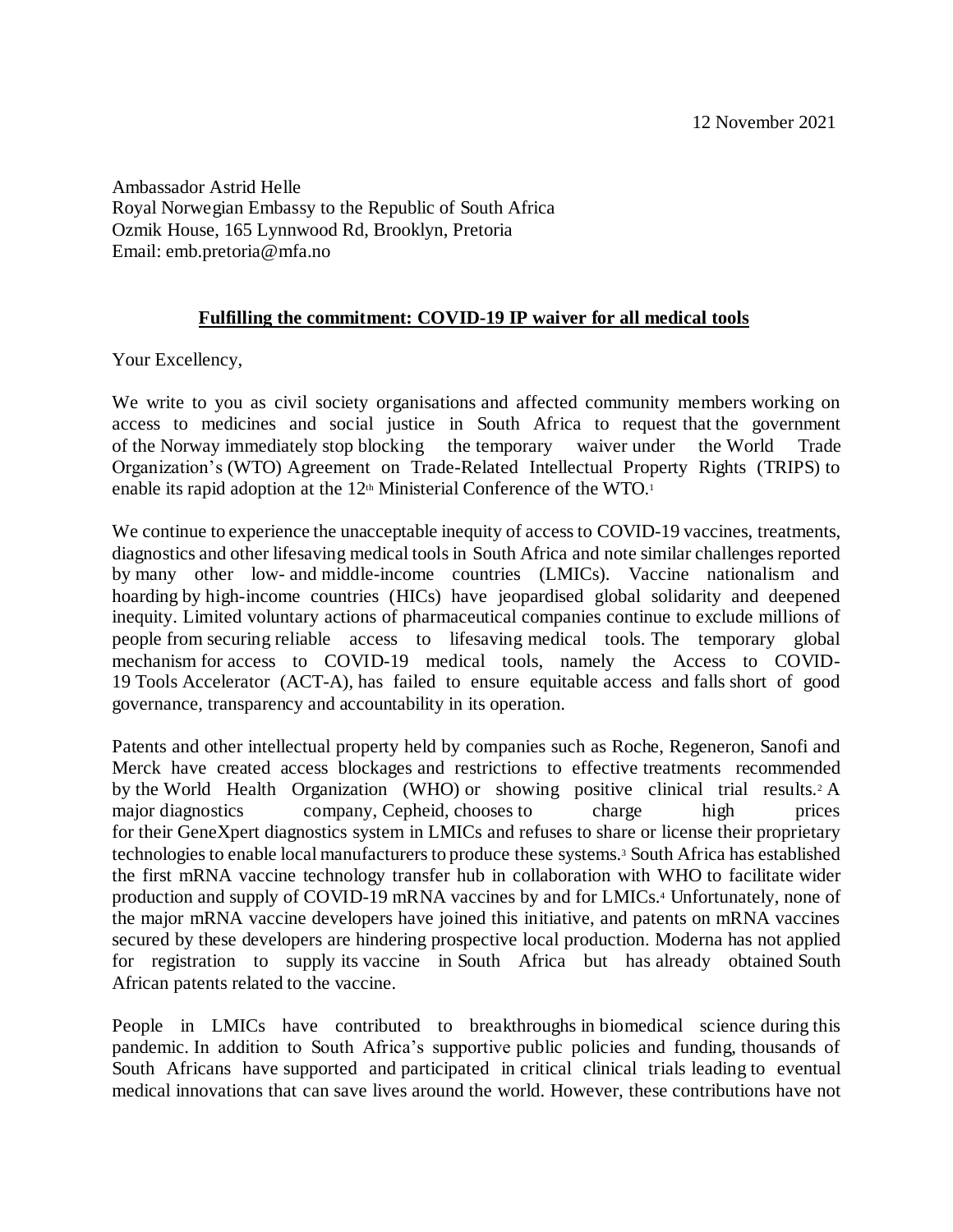ensured equitable and reliable access to the resulting COVID-19 medical tools. Instead we are forced to rely on HIC donations and major companies' minimal and delayed deliveries. Our right to produce and supply these urgently needed medical tools is denied. This is injustice. We demand change, not charity. We call on the Norwegian government to join waiversupporting countries to make the TRIPS waiver a reality, enabling greater self-reliance for South Africa and other LMICs.

We are deeply concerned by Norwegian government's approach to the TRIPS waiver negotiation to date. Instead of standing in true solidarity and recognizing the evident and pressing needs to support countries to acquire additional policy options to address access challenges, Norway has chosen to oppose the waiver proposal which could have leveraged broader possibility for diversifying production and supply by and for LMICs. With the new coalition government taking office with strong commitment to social justice and global solidarity, it is a critical time now for Norwegian government to put the words into actions, and to change its approach at the WTO negotiation process.

The waiver negotiation has been delayed for over a year while the pandemic continues to affect millions of people, with more concerning variants of the virus putting even greater strain on already overburdened public health systems. The world is watching now as the WTO Ministerial Conference is fast approaching. The waiver should be adopted with coverage for all lifesaving medical tools, not only vaccines, and with a duration that is sufficient to enable more production and supply to improve the pandemic response. Norway has an undeniable responsibility to act in true solidarity and stop blocking other countries' proposal which could save more lives.

Ahead of the next formal TRIPS Council meeting and the WTO General Council meeting before the Ministerial Conference, we sincerely request that the Norwegian government stop blocking the TRIPS waiver. We would like to request a meeting with you at your earliest convenience to discuss this topic in the coming days.

Sincerely,  $\mathbb{Z}$ 

**Andrew Mews MSF-Southern Africa Executive Director Andrew.Mews@joburg.msf.org**

**Signatories:** 

- Section 27
- People Health's Movement SA
- Cancer Alliance
- Africa Alliance
- Treatment Action Campaign